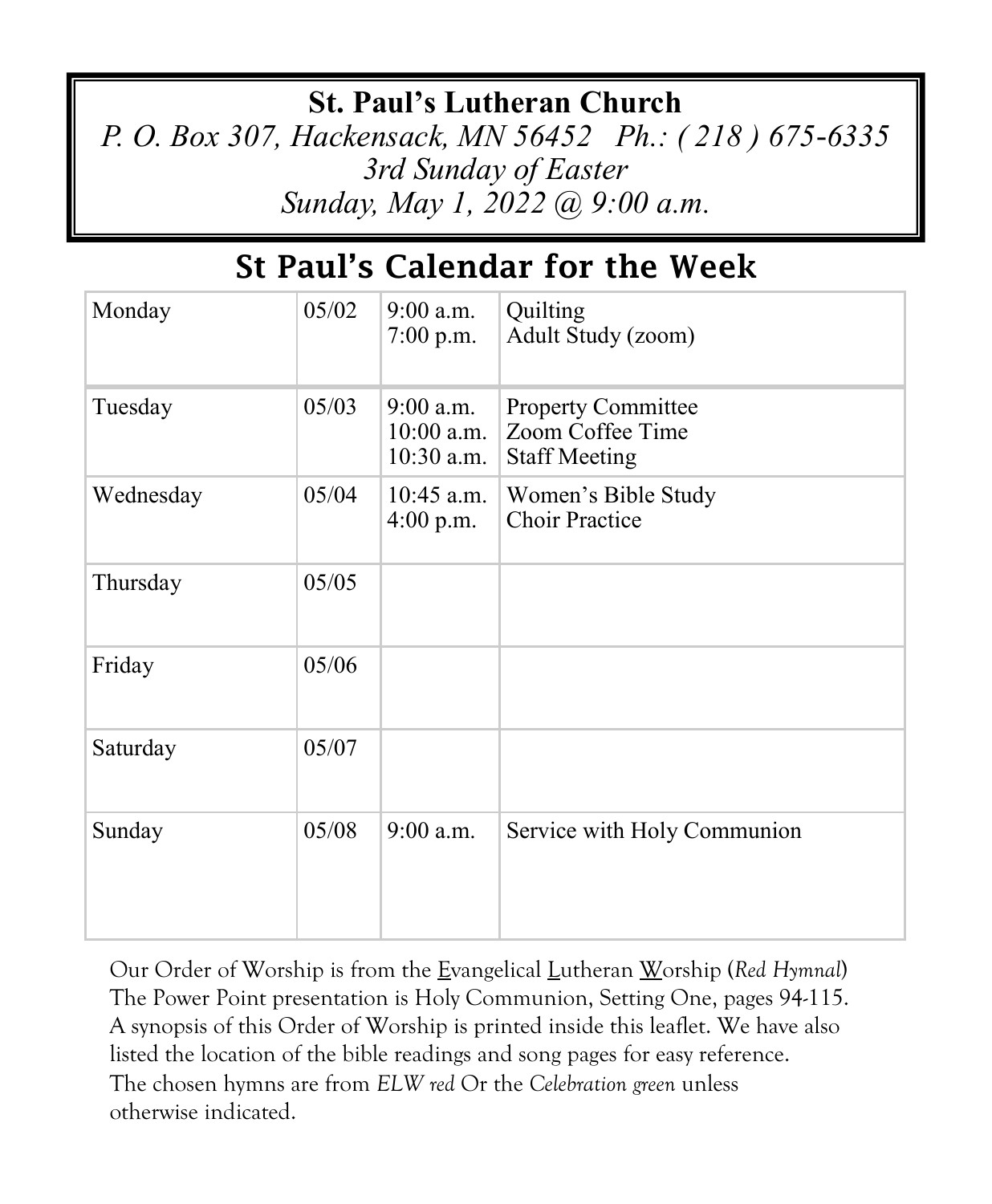# The Order of Worship

| <b>Confession and Forgiveness</b>              |                                      |                          |
|------------------------------------------------|--------------------------------------|--------------------------|
| <b>Opening Hymn</b>                            | "Morning Has Broken"                 | #556                     |
|                                                |                                      | ELW (Red Hymnal)         |
| <b>Kyrie</b>                                   |                                      | p. 98                    |
| <b>Canticle of Praise</b>                      | "This is the Feast"                  | p. 101                   |
| <b>Prayer of the Day</b>                       | <u>Word</u>                          |                          |
| <b>First Reading</b>                           |                                      | Acts $9:1-6[7-20]$       |
| <b>Psalmody</b>                                |                                      | Psalm 30                 |
| <b>Hymn of the Day</b>                         | "Alleluia! Sing to Jesus" Vs 1-4     | #392<br>ELW (Red Hymnal) |
| <b>Second Reading</b>                          |                                      | Rev 5:11-14              |
| <b>Gospel Acclamation</b>                      |                                      | p. 102                   |
| Gospel                                         |                                      | John 21:1-19             |
| <b>Sermon</b>                                  |                                      | Pastor Leif Espeland     |
| <b>Apostles' Creed/Prayers of Intercession</b> |                                      |                          |
| The Sharing of the Peace                       | Meal                                 |                          |
| <b>Offering</b>                                |                                      |                          |
| <b>Great Thanksgiving</b>                      |                                      | $p. 107-108$             |
| The Lord's Prayer                              |                                      | p. 112                   |
| Communion                                      | "Lamb of God"                        | p. 112                   |
| <b>Distribution Hymn</b>                       | "Be Thou My Vision"                  | #793                     |
| Prayer                                         | <b>Sending</b>                       |                          |
| <b>Post Communion Blessing</b>                 |                                      | p.114                    |
| <b>Benediction</b>                             |                                      |                          |
| <b>Sending Song</b><br><b>Dismissal</b>        | "God Be with You Till We Meet Again" | #536<br>p. 115           |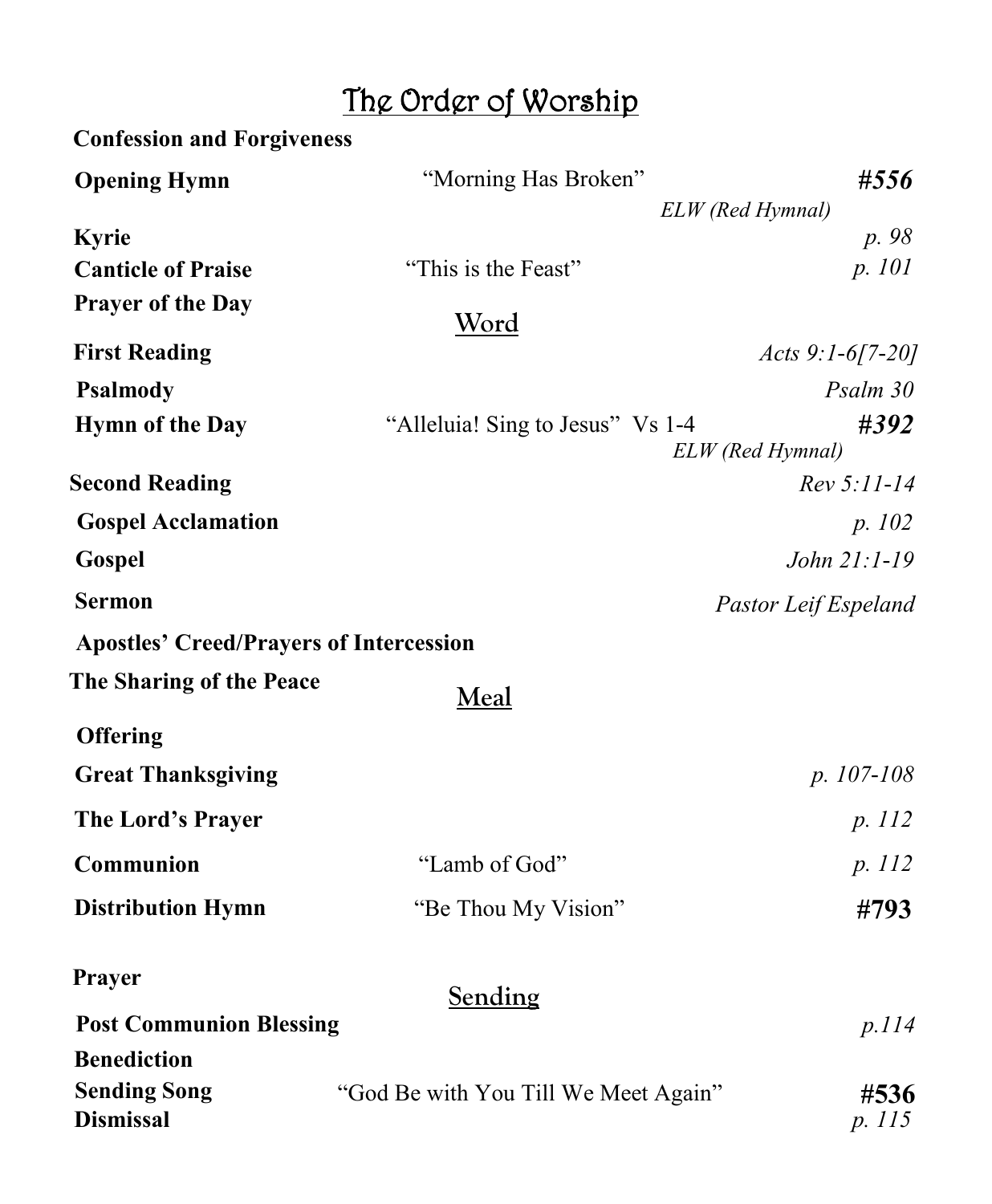#### *BUTTER BRAID FUNDRAISER*

Apple, Bavarian Crème, Blueberry Cream Cheese, Raspberry, Strawberry Cream Cheese and Caramel Rolls

These pastries are so easy to enjoy. Simply thaw them on your counter overnight, then bake for 30 minutes in the morning. It can't be easier, or more delicious! They are only \$13 per package. Please write a check or have correct change. They also make very nice gifts!





#### **Exercise Class @ Union Church Wednesdays**

10:00 –10:30 a.m. Low impact 10:30 –11:00 a.m. Cardio

For Info Contact Heidi 218 831-3927



### **A meeting is scheduled for May 1st at 8:00 a.m.**

Choir Practice starts May  $4<sup>th</sup>$  at 4:00 p.m.

We are in need of male voices!

Choir